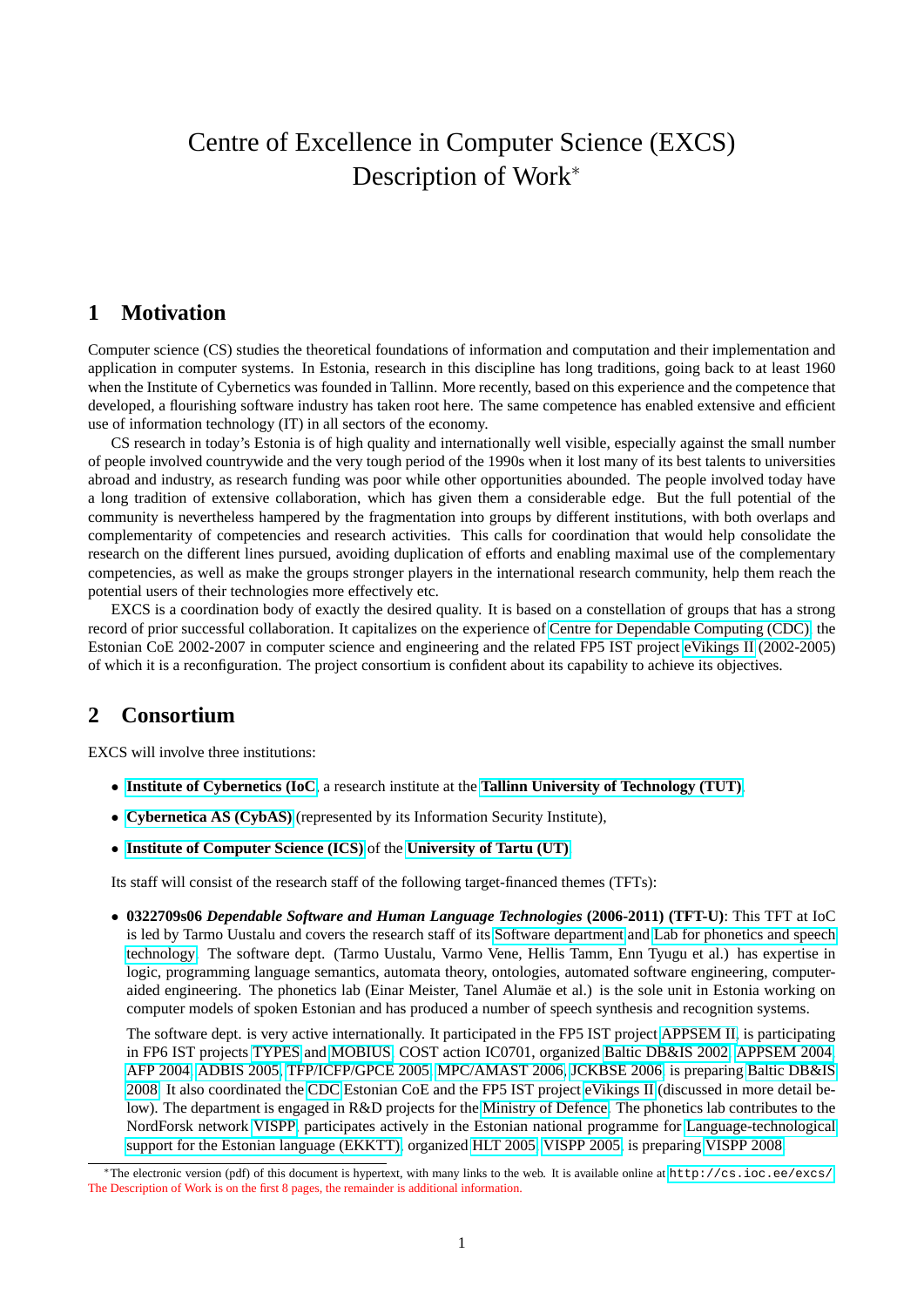• **0012708s06** *Theoretical and Practical Security of Heterogenous Information Systems* **(2006-2011) (TFT-B)**: This TFT, led by Ahto Buldas and involving Helger Lipmaa, Jan Willemson et al., has CybAS as its base institution and covers the research staff of its Information Security Research Institute. The group has ten years of experience in various sub-areas of cryptography and information security, including PKI (particularly timestamping), multiparty computation, privacy-preserving data mining, economics of IT security.

The group played a key role in the design of the Estonian digital signature and e-election systems. The group participated in the FP5 IST projects [OpenEvidence](http://www.openevidence.org/) and [RESET,](http://www.ercim.org/reset/) is participating in the FP6 IST projects [AEOLUS,](http://aeolus.ceid.upatras.gr/) and [BalticTime](http://www.baltictime.lt/) and the FP7 ICT project VirtualLife. It organized [NordSec 2005.](http://www.cyber.ee/english/NORDSEC2005/)

• **0182712s06** *The Methods, Environments, and Applications for Solving Large and Complex Computational Problems* **(TFT-V)** (2006-2011): The leader of this TFT is Jaak Vilo. Hosted by ICS/UT, the group comprises its teams working on bioinformatics (prof. Jaak Vilo), distributed systems (prof. Eero Vainikko), software engineering (prof. Marlon Dumas), programming language semantics (prof. Varmo Vene, collaboration with IoC), data security (senior researcher Peeter Laud) and educational software (assoc. prof. Rein Prank). The department carries on the traditions of CS research and teaching at UT.

J. Vilo participated in the FP6 LSH project [ATD](http://www.atdproject.org/) (via EBC), is participating in FP6 LSH projects [ENFIN](http://www.enfin.org) (via EGeen) and [COBRED](http://www.cobred.eu/) and in the FP7 HEALTH project ESNATS (via Quretec). TFT-V organized the 2006 and 2007 Estonian summer schools in computer and system engineering (ESSCaSS) and is preparing ESSCaSS 2008. M. Dumas is a recently appointed professor (position funded by a pledge from [Hansapank\)](http://www.hansa.ee/) and has extensive previous experience in managing research projects (both public and industry-funded) from his previous positions in Australia.

• **0180078s08** *Development and Implementation of Formalisms and Efficient Algorithms of Natural Language Processing for the Estonian Language* **(2008-2013) (TFT-K)**: This TFT is based on the language technology chair of ICS/UT, led by prof. Mare Koit, but involves also researchers from the general linguistics chair of UT. It continues an earlier TFT that was led by prof. em. Haldur  $\tilde{O}$ im of the general linguistics chair. The group has twenty years of experience in natural language processing, esp. the Estonian language. It has collected large text corpora of Estonian and has developed various software for processing written Estonian.

The group is running several [EKKTT](http://www.keeletehnoloogia.ee/) projects, organized [NODALIDA 2007.](http://math.ut.ee/nodalida2007/)

Most of the key persons in the consortium are young reseachers. Three of them, Marlon Dumas, Varmo Vene, Jaak Vilo became professors at UT in 2007. Several have PhDs from abroad (Eero Vainikko, Tarmo Uustalu, Peeter Laud, Jaak Vilo, Hellis Tamm, Sven Laur), have postdoc/researcher experience from abroad (Eero Vainikko, Tarmo Uustalu, Varmo Vene, Jaak Vilo, Helger Lipmaa, Kaarel Kaljurand), several are from abroad (Ulrich Norbisrath, Kristiina Jokinen, Marlon Dumas, Phaedra Agius).

**Prior collaboration between the partners** The partners have collaborated in formalized ways for about ten years in various configurations. Most importantly for this proposal, TFT-U, TFT-B and TFT-V were the main actors in 3 working groups out of the total 4 in the [Centre for Dependable Computing \(CDC\),](http://cdc.ioc.ee) the Estonian CoE in computer science and engineering 2002-2007. The same TFTs were also the main contributors to WP2 (Strengthening R&D in software technology & trust and confidence) of the related FP5 IST project [eVikings II](http://ev2.ioc.ee/) while TFT-K and TFT-U had this role in WP3 (Strengthening R&D in language technology).

Further, TFT-U, TFT-B and TFT-V have since 1996 jointly organized the annual international [Estonian winter school](http://cs.ioc.ee/ewscs/) [in computer science \(EWSCS\)](http://cs.ioc.ee/ewscs/) and since 2002 the biannual Tallinn-Tartu theory days. Recently, TFT-U, TFT-B and TFT-V have been working together in the [Doctoral School of Information and Communication Technologies \(IKTDK\)](http://iktdk.ioc.ee/) (2005-2008) of Measure 1.1 of the Estonian NDP for the implementation of the EU Structural Funds whereas TFT-K and TFT-U have been collaborating within the [Doctoral School of Linguistics and Language Technology \(KTTDK\)](http://www.fl.ut.ee/kttdk/) of the same programme. TFT-K and TFT-U are collaborating also in the [NGSLT](http://www.ngslt.org/) NordForsk doctoral school.

**Infrastructure** All partners have adequate infrastructure for carrying out the proposed research. This concerns both general IT-infrastructure, specific equipment and software (for scientific computing, phonetics/speech technology), access to scientific literature via physical and digital libraries and lab/office space. Through the subscriptions of the [ELNET](http://www.elnet.ee/) consortium, the researchers have access to the digital libraries of virtually all relevant professional societies and publishers of journals and conference records. The language technology groups have collected large text and speech corpora.

## **3 Organization and Management**

The research actitvities EXCS will be organized around working groups (WGs), aligned along the competencies and interests of the researchers and crossing, wherever appropriate, the TFT and institution boundaries.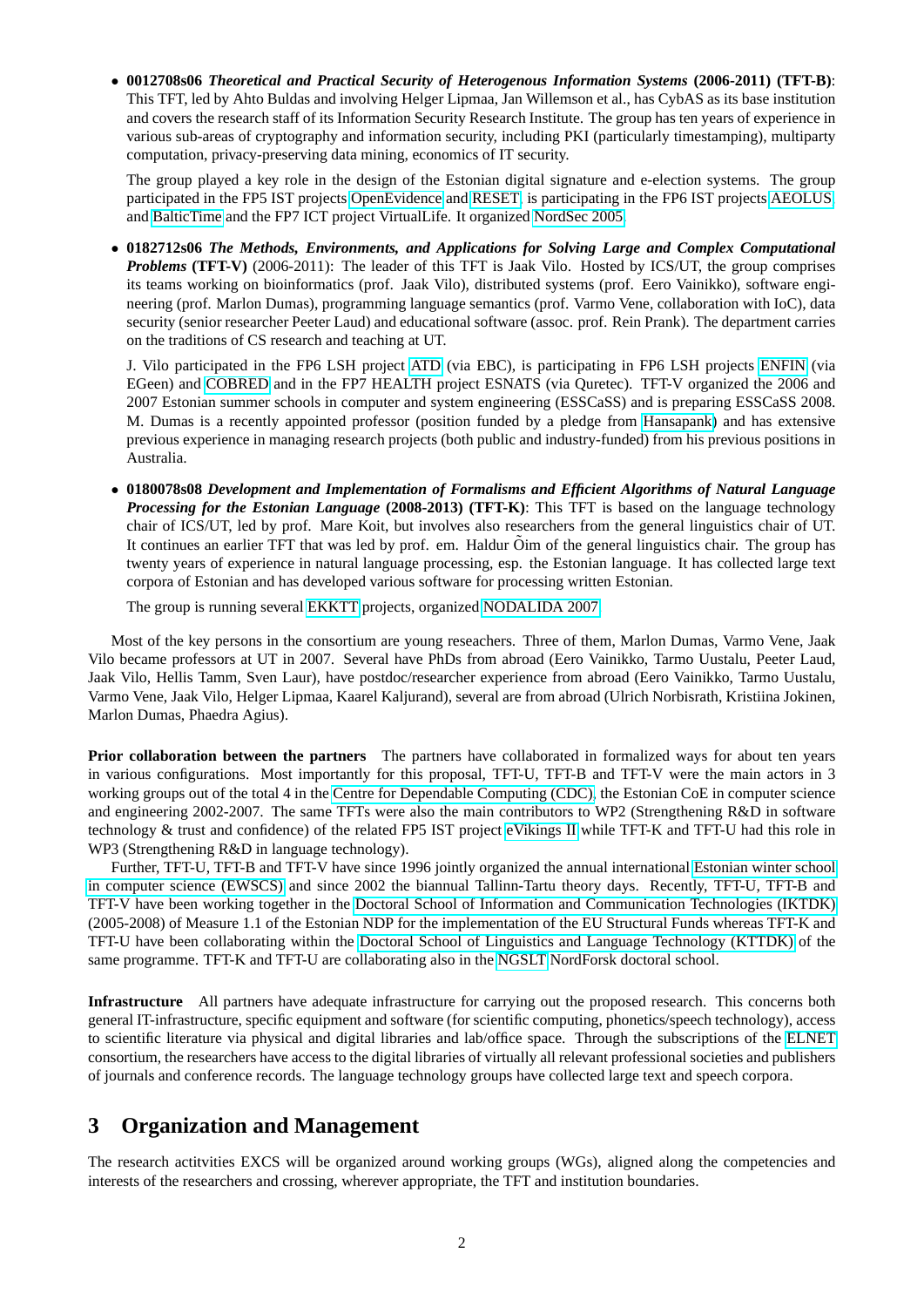

<span id="page-2-0"></span>Figure 1: Activities of working groups

A management committee (MC) will coordinate the research activity and support actions of the centre, keeping, in particular, a close watch on potential synergies between the WGs. In addition, the centre will have a general assembly (GA) representing the partners involved and an international advisory board (IAB) to consult the MC.

## **3.1 Working Groups**

EXCS will have six working groups (WGs) with well-defined research areas, corresponding to the competencies of the TFT involved and the strength of the Estonian CS. A WG will typically comprise researchers from several TFTs and institutions. Fig. [1](#page-2-0) depicts the interests of the WGs in various theoretical and practical areas in and around CS.

The six WGs will be these:

- **Programming language and systems (WG-PLS)**: The topics of study will be functional languages, categorical semantics, program logics and type systems for reasoning about correctness and safety of imperative code and code transformations, certified code, static analysis of multithreaded code, algebraic and categorical theory of automata and transducers. This WG will involve researchers from TFT-U and TFT-V.
- **Security (WG-Sec)**: The topics will be design of protocols for various tasks (oblivious transfer, e-voting etc.) and formalization of methods for determining the security of complex primitives and protocols. This WG will be based on the research staff of TFT-B (protocol design) and TFT-V (reasoning methods).
- **Software engineering (WG-SE)**: The topics will be enterprise software engineering, model-driven architecture, service-oriented architectures, composition of web-services, the semantic web etc. The WG will involve people of TFT-V and TFT-U.
- **Scientific and engineering computing (WG-Comp)**: The topics will be parallel numerical methods, grid and peerto-peer computing, systems for computer-aided engineering. The WG will be based on TFT-V (high-performance computing, grids), but will also include researchers from TFT-U (computer-aided engineering).
- **Bioinformatics (WG-BI)**: The topics will be string algorithm design, adaptation of machine learning and data mining approaches to interpretation of biological data. The WG will mostly be based on TFT-V, but also involve TFT-B.
- **Human language technology (WG-LT)**: This WG will develop written and spoken Estonian language technology, studying linguistic changes of Estonian, discourse and dialogue modelling, machine translation to/from Estonian, phonetical models and synthesis and recognition of spontaneous and emotional Estonian speech, Russian accent. This WG will pool the resources of TFT-K (specializing in written language technology) and part of TFT-U (specializing in speech technology).

The last two WGs are interdisciplinary overlapping with genetics and linguistics.

Each WG will nominate a WG leader from among the researchers in this WG. This person will be responsible for coordinating the inter-institutional activities of the WG and for representing it in the management committee.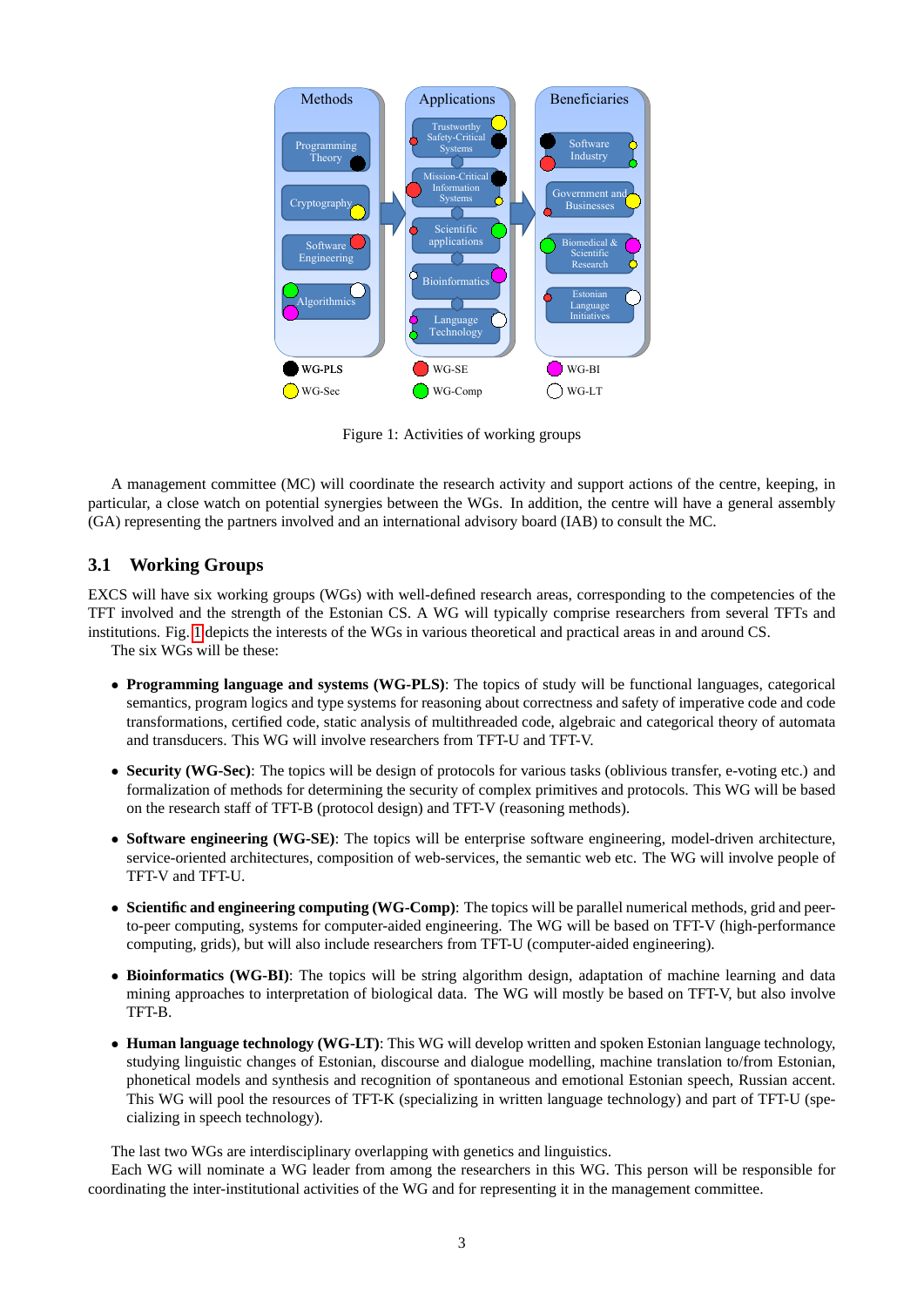#### **3.2 Management Committee**

The management committee (MC) will consist of the TFT and WG leaders. The MC will meet regularly (at least once per three months) to coordinate cross-WG research activities and the joint actions of the centre. The MC will have the power to form and appoint members to subcommittees tasked with the coordination of a particular activity.

#### **3.3 General Assembly**

The general assembly (GA) will consist of administration representatives of the institutions involved (one person from each of the 3 institutions) and the leaders of the TFTs. It will meet at least once a year to decide on administrative matters. The MC will report to the GA.

Both the MC and the GA will be chaired by the leader of the centre. Decisions should be reached through consensus. In case of a serious disagreement, the leader of EXCS will make the final decision.

#### **3.4 International Advisory Board**

The international advisory board (IAB) will consist of 6..7 internationally renowned researchers from the research areas of the centre. The IAB will advise the MC on the research plans of the centre, review the annual progress reports of the centre and meet at least once a year.

The members of the IAB of the [CDC](http://cdc.ioc.ee/) CoE (Reino Kurki-Suonio, Tampere UT, Kim Larsen, Aalborg Univ., Jose´ Oliveira, Univ. do Minho, Reinhard Wilhelm, Univ. des Saarlandes) have agreed to continue. We will add members to cover the research areas that were not present in CDC.

## **4 Implementation Plan**

The centre's activities will fall into two categories: research and support actions.

#### **4.1 Research Activities**

The research activities of EXCS will be carried out foremostly through the six WGs listed above, progressing in parallel. We expect all WGs to be active from the beginning to the end of EXCS. One of the main benefits of EXCS will be synergies from the pooling of resources from several TFTs into a WG.

EXCS will also pursue cross-WG topics. For this purpose, the MC may form additional working groups, with possibly a shorter life-time.

#### **4.1.1 Research within Individual WGs**

**WG-PLS** This WG will pursue theoretical/language design issues concerning (co)inductive types and structured (co)recursion, effects and context-dependence in functional and type-theoretic languages. Of particular interest are language designs that support these idioms in a truly practical way, radically better than today's functional languages or proof assistants do.

The WG will continue working on program logics/type systems for certifying imperative (in particular unstructured low-level) code and code transformations (for languages like Java, C#) for functional correctness, and to verify nonfunctional properties such as optimal resource utilization and security. In particular, we will look at safety mechanisms for scripting languages combining in practical ways the flexibility of weak, dynamic typing and the safety that comes cheaply with strong, static typing. We will demonstrate the feasibility of automatic certification for functional correctness of code generated from DSL descriptions, in particular, simulation code generated from system models.

The WG will also study static program analysis of multithreaded programs. The particular focus will be on developing accurate and efficient static analysis methods aimed at guaranteeing the absence of resource access violations in concurrent safety critical programs.

It will work on the algebraic and categorical theory of (word and tree) automata and transducers, relating on the one hand to questions of combining context-dependence with functional computation and on the other hand to applications in document typing and transformation.

**WG-Sec** The WG will continue its work on efficient secure communication protocols for various tasks, including oblivious transfer, e-voting, privacy-preserving information retrieval and other tasks related to privacy-preserving data mining (PPDM) and secure function evaluation in general, time-stamping and other protocols for PKIs with an emphasis on availability issues. The WG will also continue the work on the formalization of methods for determining the (level of) security of various systems on various levels of abstraction and integrated defense against attackers with various goals. A system may mean a (complex) cryptographic primitive built up from simpler primitives. It may also mean a protocol or set of protocols to achieve a distributed computation task, or an entire organization, of which the information systems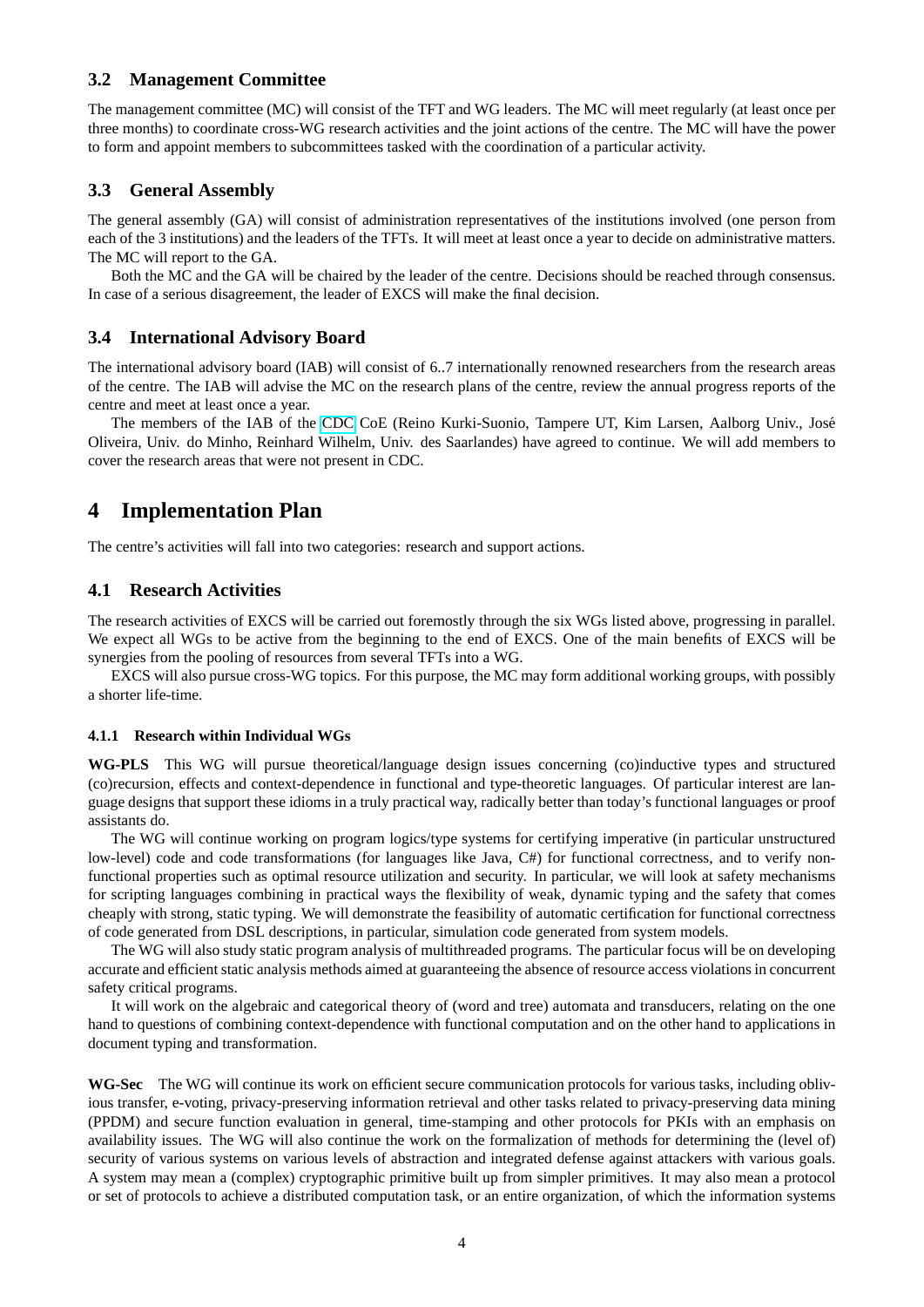are just a part. The WG's primary aims will be to devise: PPDM protocols and implementations that are efficient enough to be used in practice for processing sensitive data; efficient and simple-to-understand e-voting protocols; a scalable and tool-supported framework to formally establish the security of mechanisms of various granularities (from the primitive level to the organizational or global level), including the protocols mentioned above.

**WG-SE** This WG will devise and evaluate software engineering methods for large-scale distributed systems. Emphasis will be placed on methods that draw upon the principles of Service-Oriented Architectures (SOA). The WG will develop methods for: (i) rapidly aggregating semantically-described services according to user-defined goals; and (ii) connecting service aggregations to end-user interfaces. In this line, the WG will develop methods for semantics extraction, including induction of ontologies from annotated texts, database schemas, web data sources, etc. The resulting methods will be applied to business and government system integration as well as scientific applications (in collaboration with the other WGs). A second stream of research will apply data mining techniques in conjunction with concepts from software metrics, to devise and evaluate methods for measuring architectural attributes of service-oriented systems. This research will lead to: (i) guidelines to help designers of services to make informed architectural decisions; and (ii) tools to support the automated measurement of architectural attributes of service-oriented systems. These methods will be evaluated in various application domains, e.g. enterprise applications and grid computing.

The WG will also work on ontology learning, including induction of ontologies from annotated texts, (schemas of) relational databases etc, web mining.

**WG-Comp** The WG will devise new parallel algorithms for solving large and complex computational problems efficiently on modern distributed computing architectures. This involves parallel implementation of the algorithms within their own parallel black box solver DOUG (Domain Decomposition on Unstructured Grids) for solution of large systems of linear equations. DOUG and other similar computational packages will be adapted for computational Grids and novel Peer-to-peer (P2P) architectures, like the Friend-to-friend (F2F) computing framework. This work will be carried out in close collaboration with other workgroups like software engineering effort for SOA research.

The group will work on their own lightweight Grid middleware, the F2F computational architecture, based on the ease of setup through instant messaging systems, allowing fast aggregation of distributed computational resources into P2P structures for solving large parallel tasks for scientific and engineering computations. Many interesting research problems arise with such environments including the security issues. The group will work towards the ease of porting existing applications to the F2F framework and devising application development environments enabling simple creation of parallel code for F2F computing framework.

The WG will also work on extensions to Cocovila, a visual tool featuring a method of automated program synthesis, and apply it to engineering computations and modelling and simulation.

**WG-BI** The WG will focus on providing value-added services for biological data interpretation through applying advanced algorithmic designs, developing novel analysis methodologies and tools, applying machine learning and data mining approaches, visualization, techniques and hypothesis prioritization. Most importantly we continue to contribute research to dissecting the gene regulatory mechanisms, reconstruction and analysis of genetic networks, and gene expression data mining. These techniques are applied to understanding the risks and mechanisms of cancer, developmental and embryonic stem cell biology, novel drug screening strategies, and mining heterogeneous health and lifestyle related data in conjunction with genetic markers potentially related to diseases. The expected high impact results from bioinformatics WG will continue to be related to two scientific communities — the algorithm design oriented computer science and discovering new biological knowledge.

**WG-LT** In the written language technology research, pursued in TFT-K, the linguistic changes of the Estonian language will be analysed and modelled on the lexical level to guarantee that the tools of the computational processing of the language cope with the actual language use. The formalisms for representing the deep structure of the sentence will be studied in order to move from surface analysis to deep analysis. Various conceptual and formal means for the semantic representation of individual sentences, as well as the discourse, will be assessed as to their applicability to the Estonian language. The theoretical problems of dialogue modelling will also be studied. The strategies and formalisms of machine translation best suited in the case of a source and/or target language with free word order and rich morphology will be determined.

The spoken language technology research of TFT-U will focus on studies of speech recognition methods for Estonian. This includes the development of morpho-syntactic language model and adapting methods for semantic analysis in statistical language model. Adequate methods for coping with different types of speech signal variability will also be developed. Sizeable audio-visual corpora of spoken speech will be collected, together with the development of necessary storage solutions.

The WG will also develop man-machine dialogue systems where components of speech recognition and synthesis will be provided by TFT-U and the models for dialogue management by TFT-K.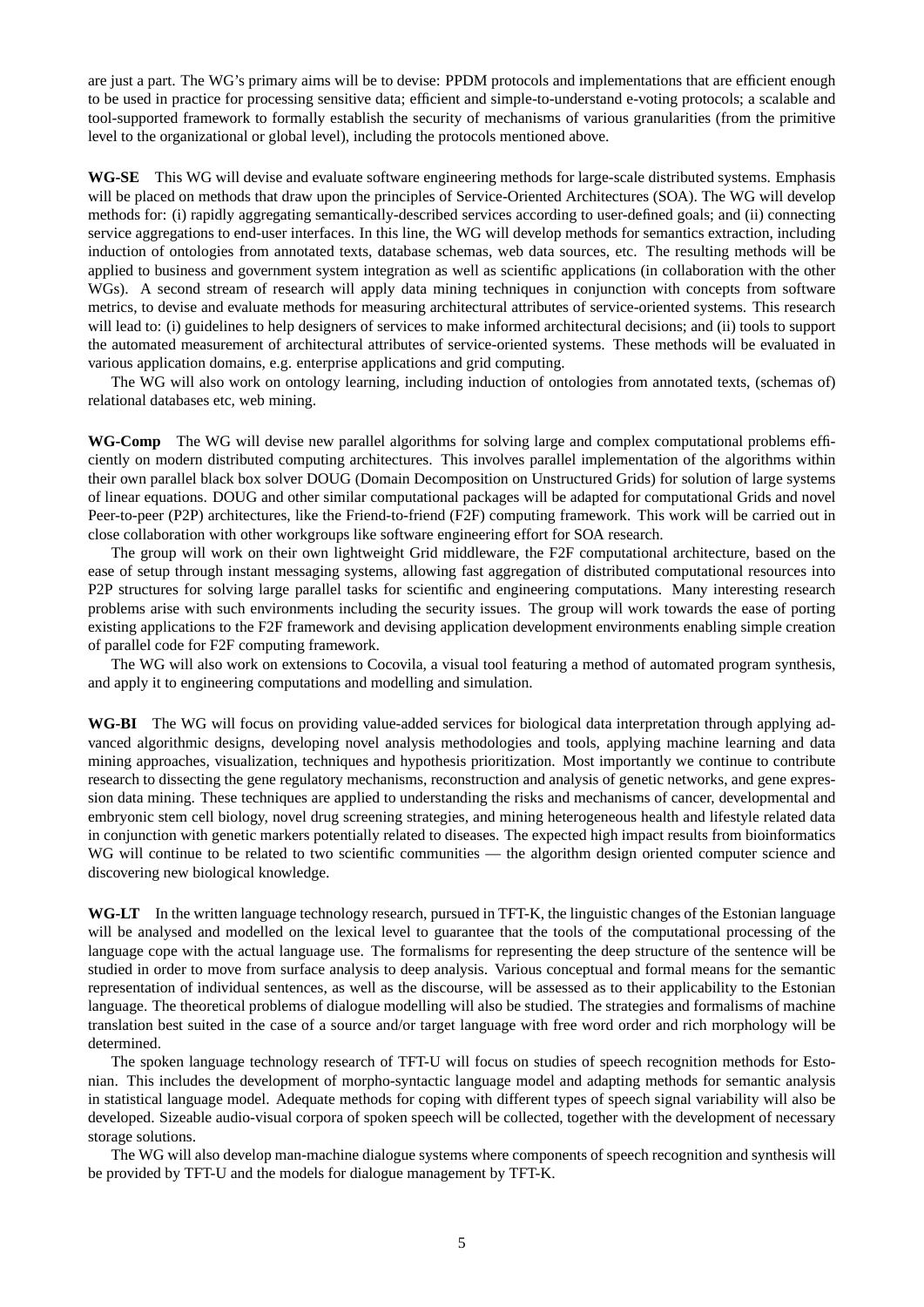#### **4.1.2 Cross-WG Research Efforts**

The following are some cross-fertilization possibilities, where problems rising in the area of one WG can be elegantly solved using the methods and tools of different ones. This list is bound to increase as work progresses.

- Several cooperation possibilities exist between WG-PLS and WG-Sec. To design reasoning methods for cryptographic protocols (one of the goals of WG-Sec), a suitable semantics has to be chosen for the language these protocols are expressed in. On the other hand, to handle cryptographic primitives in the arguments on or analyses of programs in a sound manner (a task of WG-PLS), one has to refer to the precise complexity-theoretical security definitions of those primitives.
- By applying knowledge from theoretical aspects of cryptography (WG-Sec) to business process modeling (WG-SE) and distributed algorithms (WG-Comp) we will seek to develop practical secure bioinformatics scientific workflow methodologies (WG-BI).
- Similar methods text algorithm design, hidden Markov models have been used for the (similar) tasks of mining DNA sequences for "hidden" signals and for information retrieval from text/speech in natural languages. It makes sense to try to apply any method devised for one of the tasks also on the other problem. This is a collaboration possibility between WG-BI and WG-LT.
- The research in WG-LT may make use of large language corpora, requiring a lot of computing power to process. Such power can be gathered in the most straightforward way by employing distributed computing, thus also requring distributed algorithms that WG-Comp can provide.

The MC is responsible for locating such opportunities and acting on them.

#### **4.1.3 Dissemination**

The primary means of dissemination of EXCS will be **scientific publications** at venues recognized as high-level by the worldwide CS community. This means both journals (ISI WoS and other), which in CS are foremostly the venue for full archival versions of completed cycles of work, as well as pre-refereed conference proceedings, which are often very competitive. Some of the high-level proceedings series are Springer's *[Lect. Notes in Comput. Sci.](http://www.springer.com/comp/lncs/)* (from 2007 indexed only in ISI Proceedings), [publications of ACM,](http://www.acm.org/publications) Elsevier's *[Electron. Notes in Theor. Comput. Sci.](http://www.elsevier.com/locate/entcs)* (not indexed even in ISI Proceedings).

The MC will monitor the impact of the centre's publications relying on online databases and services accepted as de facto standard in CS. This includes bibliographic/citation databases such as [Google Scholar](http://scholar.google.com/) and [CiteSeer](http://citeseerx.ist.psu.edu/)<sup>x</sup> and the various analytic tools such as Harzing's [PoP](http://www.harzing.com/pop.htm) using the former as data sources. These open-access databases index articles from digital libraries of the publishers, from public eprint archives etc., yielding a much more relevant choice of publication venues and these days also increasingly higher precision than what the commercial ISI databases can offer.

In addition to dissemination via publications, the researchers will also give **tutorials** at high-level international events, present **intensive courses and seminar talks** at foreign universities etc.

The **web portal** of the centre will be a repository of the research results for the centre, with pages for individual WGs and smaller projects, links to online versions of the publications etc.

#### **4.2 Coordinated Support Actions**

Coordinated support actions that the individual TFTs would not be able to undertake on their own, will be another major source of added value besides the joint research efforts of the TFTs.

#### **4.2.1 Developing the Centre**

Most of the Structural Funds support will be spent on strengthening the centre, making it a sustainable **thriving research environment**, capable of attracting and keeping talent in the fierce competition of institutions performing CS research and the software industry.

- **Human resources**: Human resources are the most valuable and expensive asset of the centre and strategically the most critical. Correspondingly, development of the human resources constitutes is the most important action.
	- **– Positions for postdocs, PhD students, technical personnel**: EXCS will spend the largest share of its funding on positions for postdocs and PhD students, aiming to strengthen the centre by best available talent (which will in many cases likely be from abroad). Some of these funds will also be used to hire technical personnel to carry out larger-scale code development projects for technology demonstration and experiments (esp. in scientific computing, bioinformatics, text/speech technology), technical/popular writers, personnel to administer the centre etc.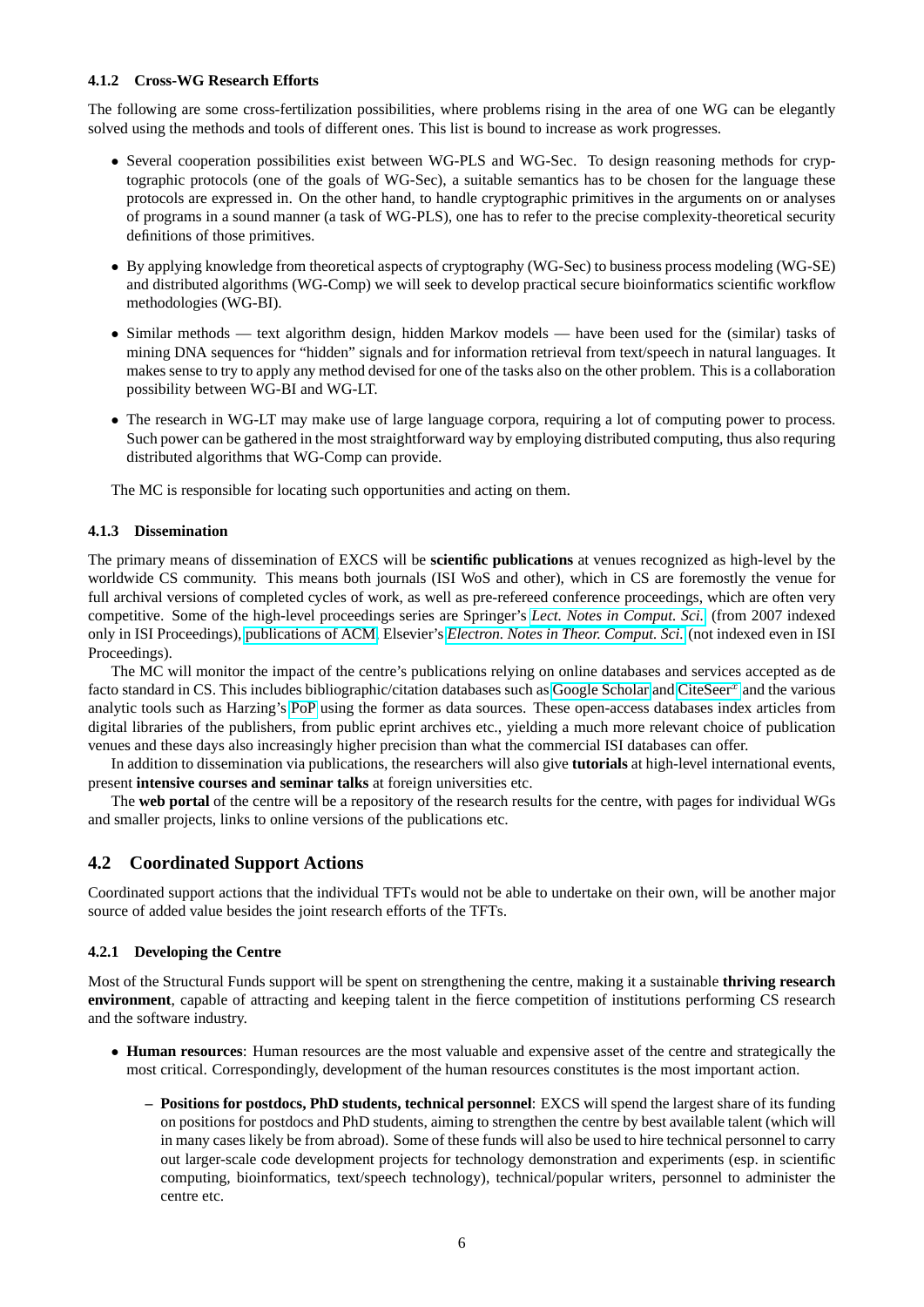- **– Training**: EXCS will train its staff through internal seminars, workshops (in particular, Tallinn-Tartu theory days) and by sending its PhD students to international summer schools.
- **Equipment**: EXCS will also carefully develop its physical research environment. It will invest into storage for large data volumes, high-performance computing (clusters), various phonetic and speech-technological lab equipment of the TFTs. It will also ensure that the general personal computing equipment and central IT-infrastructure of the TFTs are up-to-date at any given time. The same applies to licences for the necessary general and special-purpose commercial software.

Both personnel hire and equipment purchase will be carefully planned by the MC to ensure that all WGs will at all times be adequately staffed and equipped.

#### **4.2.2 Increasing the Impact**

Impact actions will generally be directed at enhancing the centre's **visibility**, i.e., raising the awareness of the relevant target groups of the centre's research results. This will help attracting talent and material resources to the centre, thus contributing to its further development, while the society will receive the maximum return from the investment.

- **International cooperation**: The centre will be well visible in the international research community. This will in particular help making the centre attractive as a workplace for foreign researchers.
	- **– Organization of high-level scientific events**: With the TFTs involved having a strong track record in organizing high-level international scientific events in Estonia, EXCS will support this activity. A major conference will be organized by the centre once every two years; with 1..2 smaller workshops organized each year. The organization of the annual international EWSCS and ESSCaSS schools with distinguished lecturers will continue as well.
	- **– International cooperation projects**: The TFTs will participate in the preparation and implementation of EU FP and COST projects as well as bilateral projects etc. Each TFT will at any given time be active in 1..2 such projects.
- **Technology transfer**: The centre will go a long way to make its technologies known and taken up by the envisaged end-users.
	- **– Contact events**: The centre will organize 1..2 contact days yearly for potential industrial partners from Estonia. The symposia on innovative software engineering will be continued.
	- **– Industrial cooperation projects**: Not compromising its primary dedication to basic research, EXCS will engage in both international and industry cooperation projects (EUREKA, EAS), projects with individual governmental departments, businesses etc. This includes projects with the Ministry of Defence, collaboration with SIVAK on the NATO centre of competence, with Skype etc.
- **Contribution to policy-making**: EXCS will assume a proactive role in shaping the government policies in R&D, higher education and IT related areas. It will lobby for improvements in the current system of PhD studies, for a national programme for IT R&D. It will consult the relevant govermental departments on issues such as data interchange between state information systems, data protection, privacy protection, cyber defence etc. Likewise it will be involved in technology roadmapping, foresighting on both domestically and at the European level, involving participation at the European strategy forum on research infrastructures (ESFRI - CLARIN (language technology), ELIXIR (bioinformatics)).
- **Popularization**: EXCS will extensively popularize its research results, but also the subject of computer science in general. One aim is to attract high-school students to study computing.
	- **– Media coverage**: The centre will regularly inform the general public about its research activities and results in printed media (*[Horisont](http://www.horisont.ee/)*, *[Arvutimaailm](http://www.am.ee/)* etc.), radio & TV (*Labor*, *Tehnokratt* etc.) and via its web portal.
	- **– Popular books**: EXCS will publish some original popular books in Estonian about some of its areas of strength. It will also publish some important translations (e.g., Harel, *Computers Limited*, Papadimitriou, *Turing*).
	- **– Events for the general public**: EXCS will also organize one "open-door" event yearly at one of the institutions involved in the centre for the general public to popularize CS.

In all of the above impact actions EXCS will collaborate with the groups of Raimund Ubar [\(DCE/TUT\)](http://www.ttu.ee/ati/), Jüri Vain [\(DCS/TUT\)](http://cs.ttu.ee/) and Leo Mõtus [\(DCC/TUT\)](http://www.dcc.ttu.ee/), representing computer engineering and systems engineering. These groups were part of the earlier centre CDC and the eVikings II project and are now in other CoE consortia because of the conditions of the new programme (composition of CoEs from TFTs, size of a CoE < 40 senior staff). Likewise, EXCS will collaborate with the group of Maarja Kruusmaa [\(Centre for Biorobotics/TUT\)](http://www.biorobotics.ttu.ee/).